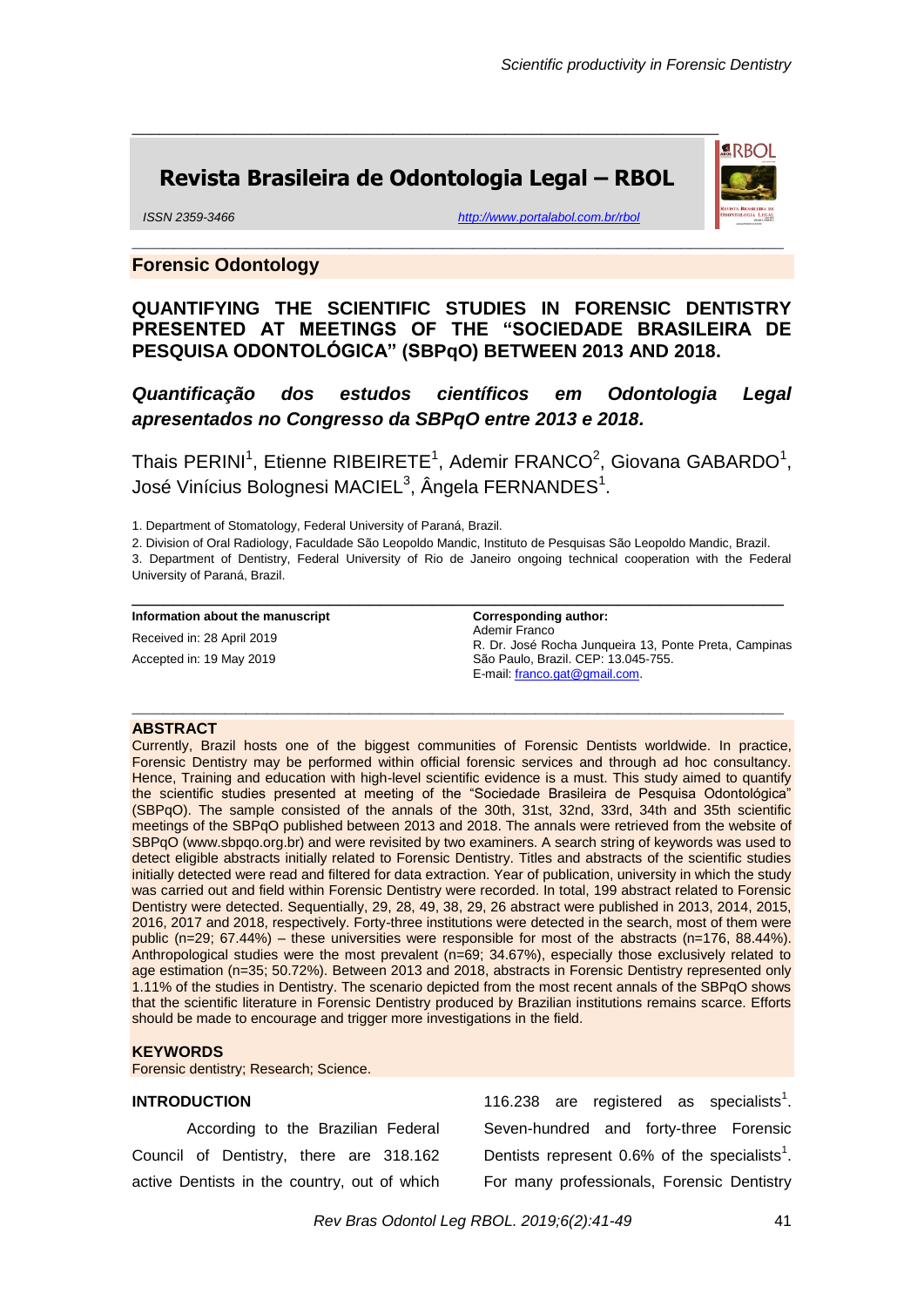figures as an alternative to the clinical practice, as an option to those who seek for unusual knowledge or as a mysterious field to those guided by curiosity. However, while in one hand the number of enthusiasts increases, in the other hand the workload dedicated to Forensic Dentistry at university level gradually decreases. In certain institutions, Forensic Dentistry is neglected to the point of being optional or even absent in the curriculum<sup>2</sup>. Clearly, the missing piece of the puzzle is understanding that Forensic Dentistry is a horizontal discipline that communicates with every single field in Dentistry, from basic to clinical sciences $3$ . Specifically in the latter, knowledge in the interface of forensics and clinics enable (bio)ethical performances within the professional limits $^3$ .

Scarce undergraduate teaching leads to scarce research and extension. Hence, being a forensic researcher is challenging task for Brazilian Dentists. This phenomenon is mainly justified by the fact that research requires supervision, and supervision is only optimal if highly-qualified. In this context, hiring trained professionals is a cornerstone to guide and motivate students, to establish research lines and to promote evidence-based practices with forensic background. Few institutions in Brazil manage to build up a solid academic curriculum that properly includes Forensic Dentistry<sup>2</sup>. Their research reflects the incentive to deep learning the many branches of Forensic Dentistry. In practice, research manifests importance and contributions not only to guide clinical practices, but also to improve public security services $^3$ .

Assessing the scientific productivity of Forensic Dentistry in Brazil is necessary to expose the current scenario faced by researchers and to trigger more studies in the field. Despite important, this is a complex procedure, especially because research may be published through several channels and media. The annals of the scientific meetings of the "*Sociedade Brasileira de Pesquisa Odontológica*" (SBPqO) emerge as a prominent source of data to be revisited due to the high number of academic presentations registered every year. Currently, the SBPqO represents the Brazilian branch of the International Association of Dental Research  $(IADR)^4$ , which abstracts are published as supplemental material in Brazilian Oral Research (BOR). For these reasons, presenting at SBPqO is a must in many Brazilian institutions.

This study aimed to revisit the annals of SBPqO published between 2013 and 2018 and to quantify the academic productivity related to Forensic Dentistry in Brazil.

# **MATERIAL AND METHODS**

This was an observational study with retrospective data collection. Ethical clearance was not applicable considering the resolution #530 of the Brazilian National Council of Health of April 7<sup>th</sup> 2016 (investigation of databases of public domain).

The sample consisted of abstracts published in the annals of the  $30^{th}$ ,  $31^{st}$ ,  $32^{nd}$ ,  $33^{\text{rd}}$ ,  $34^{\text{th}}$  and  $35^{\text{th}}$  scientific meetings of SBPqO yearly available as supplemental material in BOR between 2013 and 2018.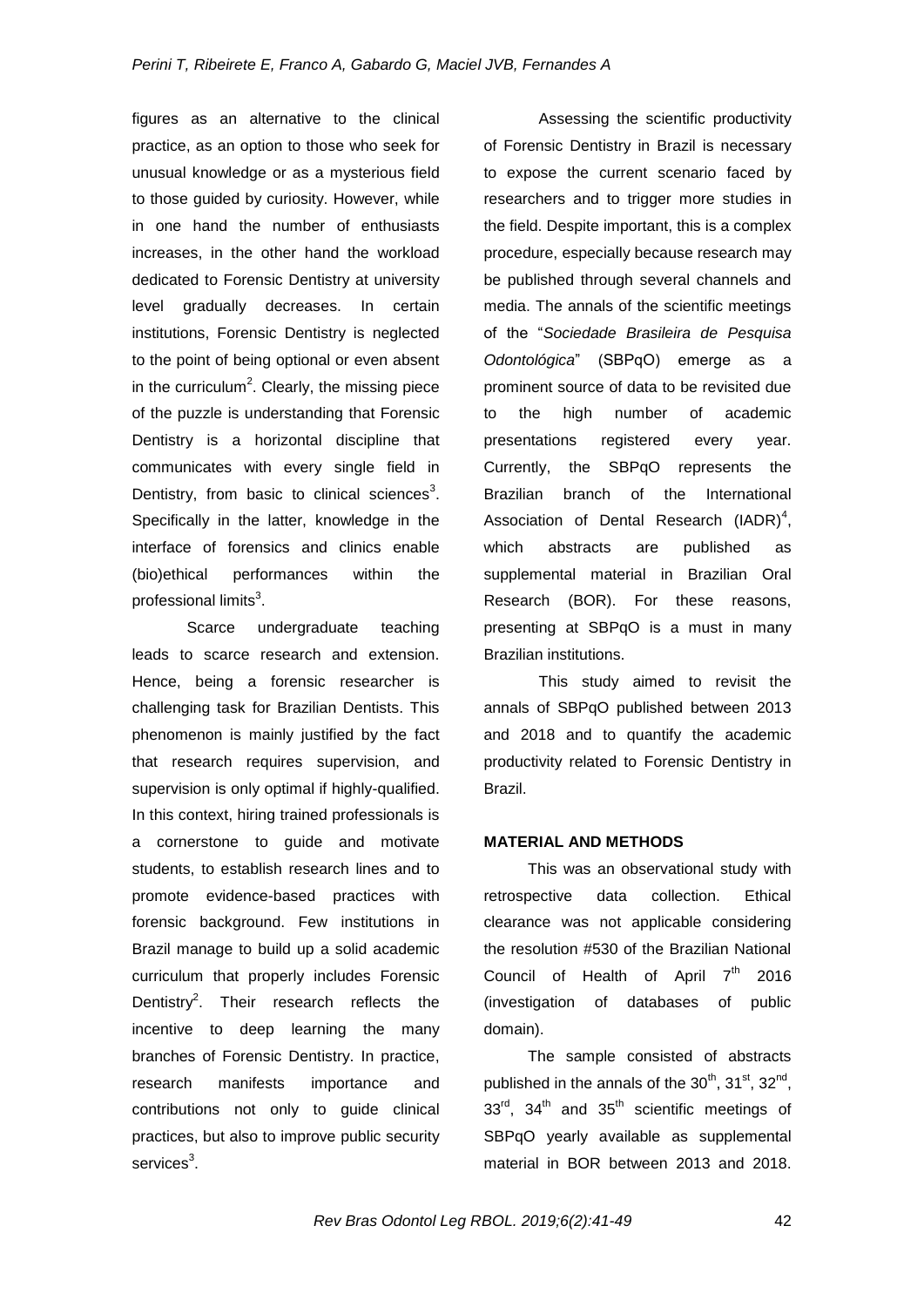The search for performed in the website of SBPqO [\(www.sbpqo.org.br\)](http://www.sbpqo.org.br/). The following keywords were used to retrieve the maximum number of abstracts related to Forensic Dentistry: "Odontologia Legal: Forense; Legal; Justiça; Perícia; Ética; Identificação Humana; Estimativa de Idade; Antropologia; Desastres em Massa; Balística; Arma de Fogo". Boolean operators AND and OR were used to combine the keywords.

Two independent examiners performed the data collection. A third examiner was included to solve interexaminer disagreements. The extracted data included: I) the year of publication of the abstract; II) the number of abstracts related to Forensic Dentistry published every year; III) the percentage of studies in Forensic dentistry compared to the total amount of abstracts published every year; IV) the university that conducted the study, V) the region in Brazil in which the university is established; VI) the type of university (public or private); VII) the study field within Forensic Dentistry; and VIII) the specific field within anthropological studies. Data was descriptively analyzed.

## **RESULTS**

In 2013, 2014, 2015, 2016, 2017 and 2018 the abstracts (n=199) published in the annals of the  $30^{th}$ ,  $31^{st}$ ,  $32^{nd}$ ,  $33^{rd}$ ,  $34^{th}$ and 35<sup>th</sup> scientific meetings of SBPqO were 29, 28, 49, 38, 29, 26, respectively. The mean number of abstracts between 2013 and 2018 was  $33.16 \pm 8.79$ . Sequentially, along the six years, abstracts in Forensic Dentistry represented 1.08%, 1.05%, 1.6%, 1.16%, 0.94%, and 0.85% (mean: 1.11% ±0.26) of the total number of abstracts, respectively (Figure 1).





The abstracts were published by 43 Brazilian institutions (e.g. universities, faculties, education centers). Most of the institutions were established in the Northeast (n=13, 30.23%) and Southeast (n=13, 30.23%) regions, followed by South (n=11, 25.58%), Central-West (n=4, 9.30%) and North (n=2, 4.66%) regions. Sixty-five (32.66%) abstracts were published by institutions in the Northeast region, eightynine (44.72%) were published by the Southeast region, twenty-one (10.55%) by the South region, eighteen (9.04%) by the Central-West region and six (3.03%) by the North region. The mean number of abstracts per institution in each region was 5, 6.84, 1.9, 4.5 and 3 for the Northeast, Southeast, South, Central-West and North regions, respectively (Figure 2).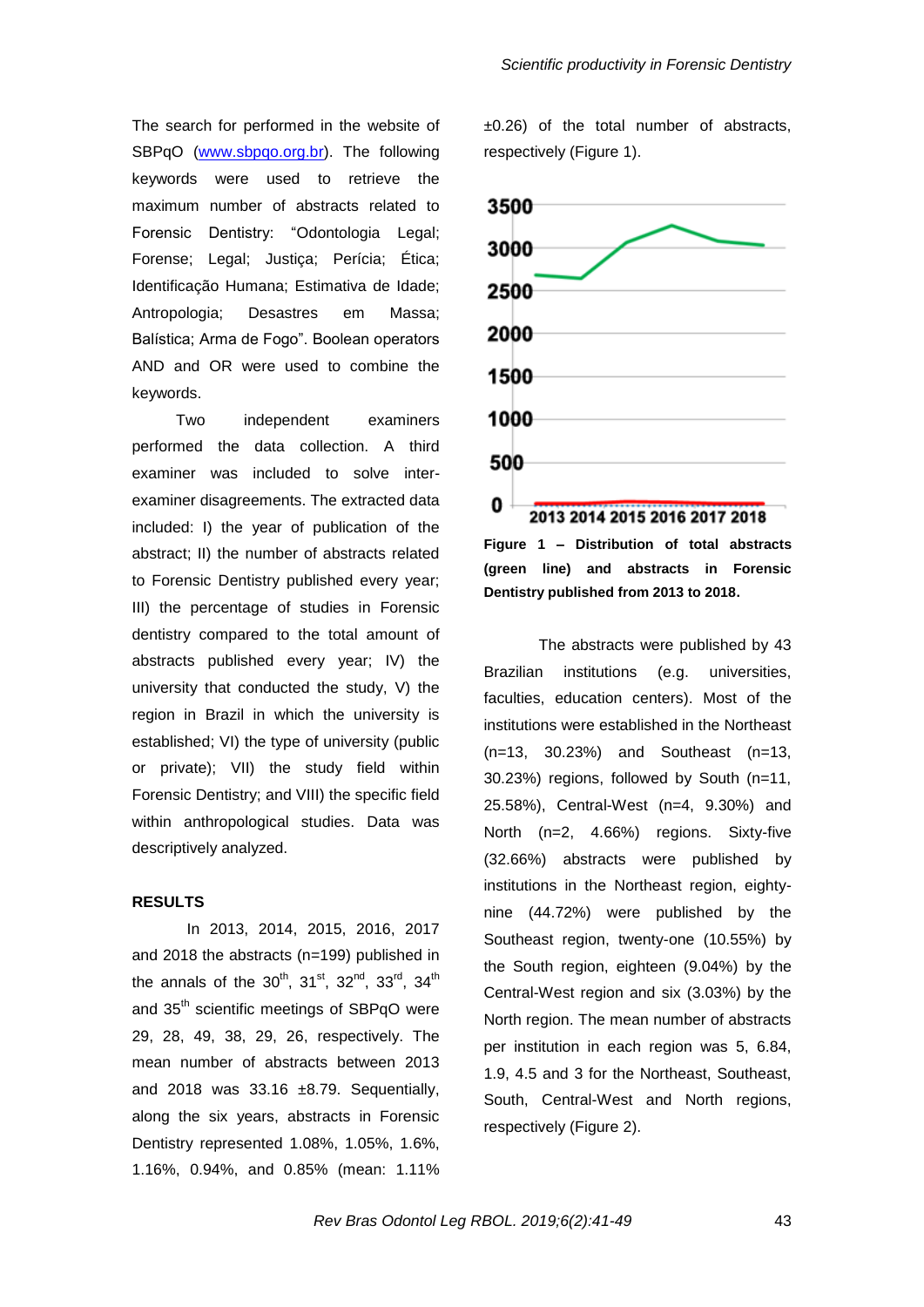

**Figure 2 – Abstracts published by universities of the five regions of Brazil.**

Twenty-nine (67.44%) universities were public, while fourteen (32.56%) were private. The public universities were responsible for 176 (88.44%) studies, while the private universities produced 23 (11.56%) studies (Figure 3). The top5 universities that published more abstracts in Forensic Dentistry were "*Universidade de São Paulo*" (n=43, 21.60%), "Universidade Estadual de Campinas" (n=20, 10,05%), "Universidade Estadual da Paraíba" (n=14, 7.03%), "Universidade Federal de Goiás" (n=13, 6.53%), e "Universidade Federal da Paraíba" (n=12, 6.03%) (Figure 4).

Most of the studies in Forensic Dentistry were related to the field of anthropology (n=69, 34.67%). The abstracts classified into this field investigated age estimation (n=35, 50.72%), sexual dimorphism (n=25,

36.24%), ancestry (n=4, 5.79%) and stature (n=1, 1.45%).



**Figure 3 – Distribution of abstracts within public and private universities.**

Some studies investigated more than one anthropological feature, such as sex and ancestry (n=2, 2.89%) and sex, age and ancestry (n=2, 2.89%). Other studies in dentistry were related to human identification (n=13, 6.53%) (by means of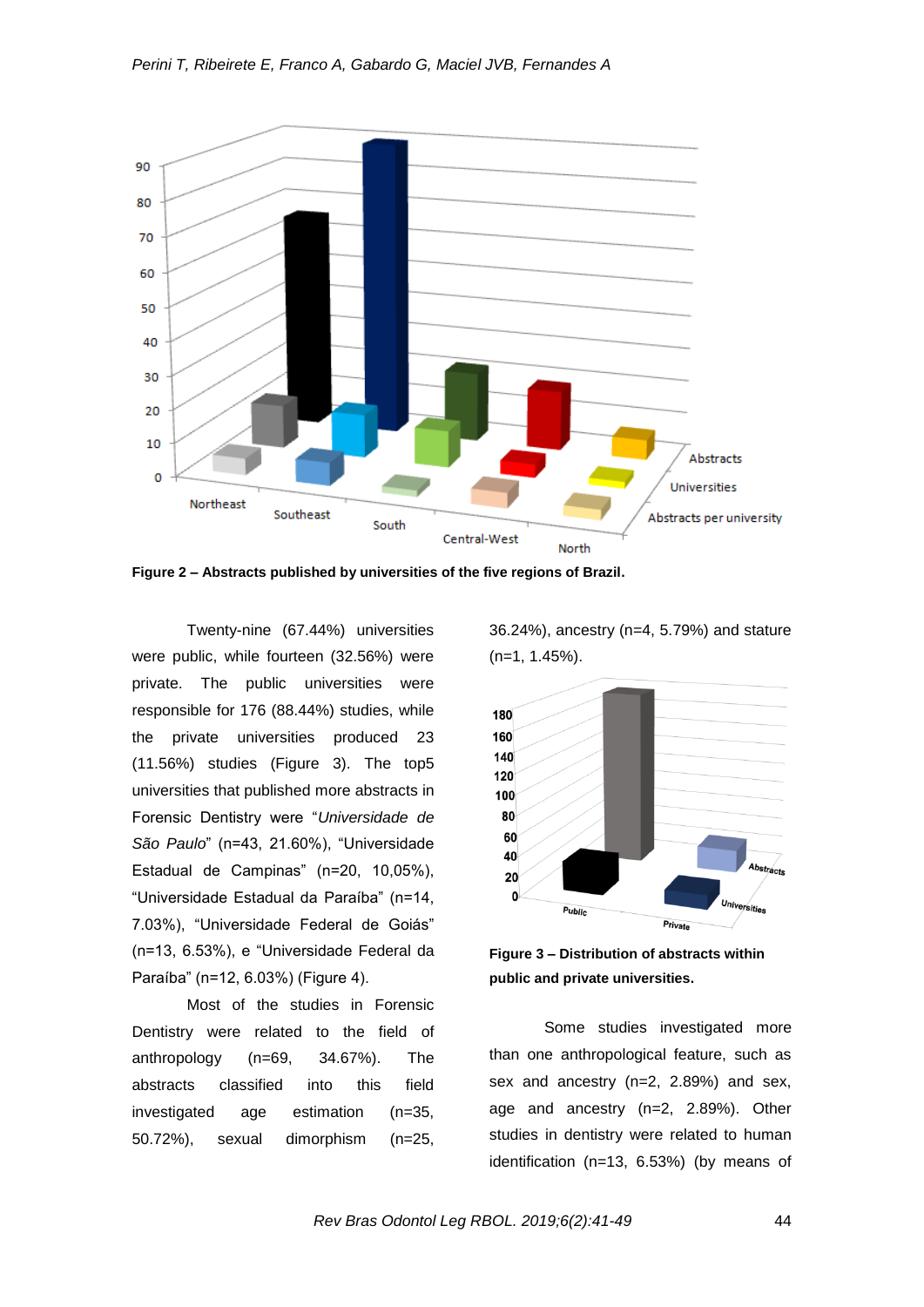comparative dentomaxillofacial evidences), cheiloscopy and/or rugoscopy (n=13, 6.53%), bitemark analysis (n=2, 1%), violence (n=28, 14.07%) (including studies in the prevalence, identification and quantification of dentomaxillofacial injuries), ethics and bioethics (n=8, 4.02%), forensic facial analysis (n=10, 5.02%) (related to forensic facial reconstruction or not), academic knowledge of students and professors (n=8, 4.02%), Civil Law (n=11, 5.52%), dental documents (n=5, 2.51%) and others (n=32, 16.11%) - Figure 5.

A deeper analysis into the productivity of the top5 universities ranked in this study showed that most of the abstracts published by USP (n=19, 44.18%), UNICAMP (n=10, 50%) and UFPB (n=8, 66.66%) were related to the field of anthropology, while in UEPB studies focused more in the investigation of violence and its inherent injuries and sequelae (n=10, 71.42%). Studies carried out in UFG were more homogeneously distributed into the different field of Forensic Dentistry (Figure 6).

Nine abstracts (4.52%) out of 199 were awarded with official prizes or honorable distinctions between 2013 and 2018. In 2013, 2016, 2017 and 2018 awards were given to four abstracts in Forensic Dentistry (one per year). In 2014 and 2015, two and three abstracts were awarded, respectively. UEPB was awarded four times – all studies in the field of violence; USP was awarded three times – with studies in the fields of civil law, anthropology and others; and UFPB was awarded twice – with studies in the fields of cheiloscopy/rugoscopy and others (fields established by didactic reasons in the present study).



**Figure 4 – Distribution of abstracts into the different universities detected in this study. Institutional acronyms** stand for*: "Universidade de São Paulo" (USP), "Universidade Estadual de Campinas" (UNICAMP), "Universidade Estadual da Paraíba" (UEPB), "Universidade Federal de Goiás" (UFG), "Universidade Federal da Paraíba" (UFPB), "Universidade Estadual de Maringá" (UEM), "Universidade Federal do Maranhão" (UFMA), "Universidade de Pernambuco" (UPE), "Universidade Federal de Minas Gerais" (UFMG), "Universidade Federal de Pernambuco" (UFPE), "Universidade Federal do Ceará" (UFC), "Universidade Federal do Sergipe" (UFS), "Universidade Federal do Pará" (UFPA), "Universidade do Estadual Paulista" (UNESP), "Centro Universitário de João Pessoa" (UNIPÊ), "Universidade de Cuiabá" (UNIC), "Universidade Federal de Juiz de Fora" (UFJF), "Universidade Cruzeiro do Sul" (UCS), "Universidade Federal de Santa Catarina" (UFSC), "Universidade Federal do Rio de Janeiro" (UFRJ), "Universidade Estadual do Sudoeste da Bahia" (UESB), "Universidade Federal Fluminense" (UFF), "Faculdade São Leopoldo Mandic" (SLM), "Universidade Federal do Espírito Santo" (UFES), "Universidade Federal de Roraima" (UFRR), "Universidade Positivo" (UP), "Universidade Federal do Paraná" (UFPR), "Universidade Tiradentes" (UNIT), "Universidade Federal do Rio Grande do Norte" (UFRN), "Centro Universitário de Maringá" (UNICESUMAR), "Pontifícia Universidade Católica do Rio Grande do Sul" (PUCRS)", "Instituto Meridional" (IMED), "Universidade Estadual do Oeste do Paraná" (UNIOESTE), "Universidade Federal de Campina Grande" (UFCG), "Universidade Estadual de Santa Catarina" (UNESC), "Faculdade Independente do Nordeste" (FAINOR), "Universidade Federal de Pelotas" (UFPEL), "Instituto de Ciências da Saúde" (ICS), "Universidade Federal do Triângulo Mineiro" (UFTM), "Universidade Federal dos Vales do Jequitinhonha e Mucuri" (UFVJM), "Centro Universitário da Fundação Educacional de Barretos" (UNIFEB).*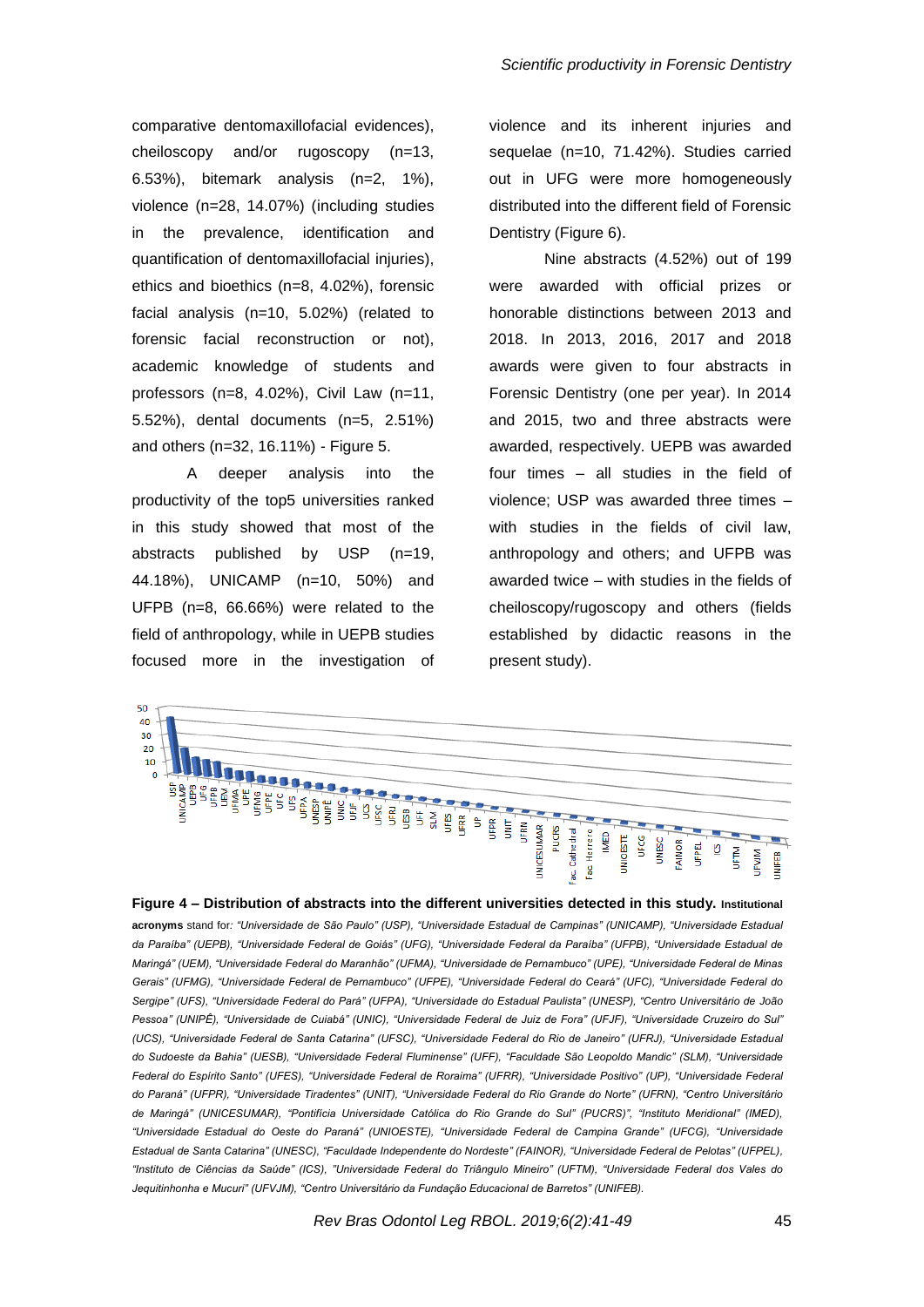



**ranked by scientific productivity in this study.**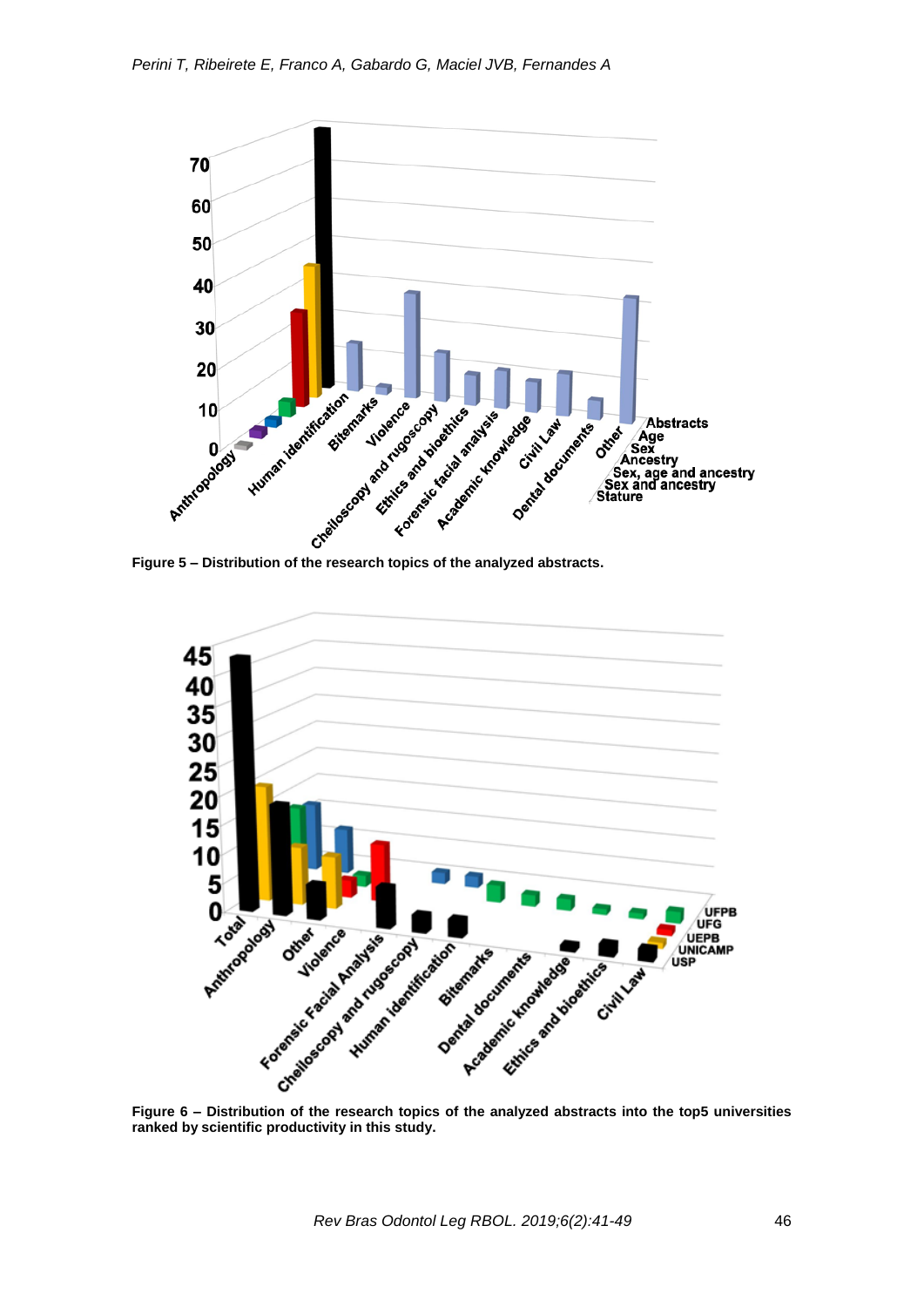## **DISCUSSION**

In any field of science, productivity is founded on knowledge sedimentation. Along with the backbone of knowledge there are inherent academic pillars that rely on teaching, research and extension. From the point of view of science, research has a noble position reflecting the technological innovation, range and maturity of academic institutions. The educational cycle that surrounds productivity in the academy depends on the motivation of students to pursuing a research career, the available facilities and devices to enable professional growth, the presence of highly-trained tutors in the field, the development of workgroups, the establishment of solid research lines and the published material that reaches the community and contributes to the improvement of social services, such as health and security. Clearly, being productive is not an easy task without institutional, intellectual and financial support $5$ . . Underestimated by many, Forensic Dentistry suffers the difficulties of scientific productivity in an exponential scale. This study aimed to revisit the annals of the scientific meetings of SBPqO in order to quantify the abstracts published from studies in Forensic Dentistry. The rationale behind this study was raising the flag for major institutional attention and awareness regarding the potential of forensic research in Dentistry and the need for more incentive to development in the field.

The annals of the SBPqO were selected as the channel of communication to be sampled because they currently figure as one of the largest national data sources of research abstracts. Between 2013 and 2018, more than 17 thousand abstracts were published in the annals of the SBPqO. Forensic Dentistry studies (n=199) accounted for 1.11% of these abstracts. In practice, the low prevalence rate of forensic studies expresses firstly the large amount of clinical and basic research in the Brazilian Dentistry. Additionally, it also expresses the difficulties that universities have to support studies in the field. The difficulties may be justified by many reasons as previously debated, such as lack of trained professors, lack of facilities, lack of funding/resources<sup>5</sup> and, more rarely, lack of motivated students.

The Southeast and Northeast regions of Brazil figured as the most productive. Related to the former, this phenomenon may be explained by the traditional and consolidated research centers in Forensic Dentistry established in the state of São Paulo, especially in USP, UNICAMP and UNESP. With academic training offered at undergraduation, specialization, master and doctoral levels, these centers host a large part of the enthusiasts that come from all over the country seeking for education. Similarly, the research centers in the Northeast have a large community of students and strong academic teams supervised by Official Forensic Experts. It is important to note that Northeastern State governments demonstrate awareness of the importance of Forensic Dentists in Official forensic teams. Naturally, the number of Official experts in the field is higher in the Northeast compared to the other regions of Brazil<sup>6</sup>. Forensic experts that are versatile for working both in Official services and in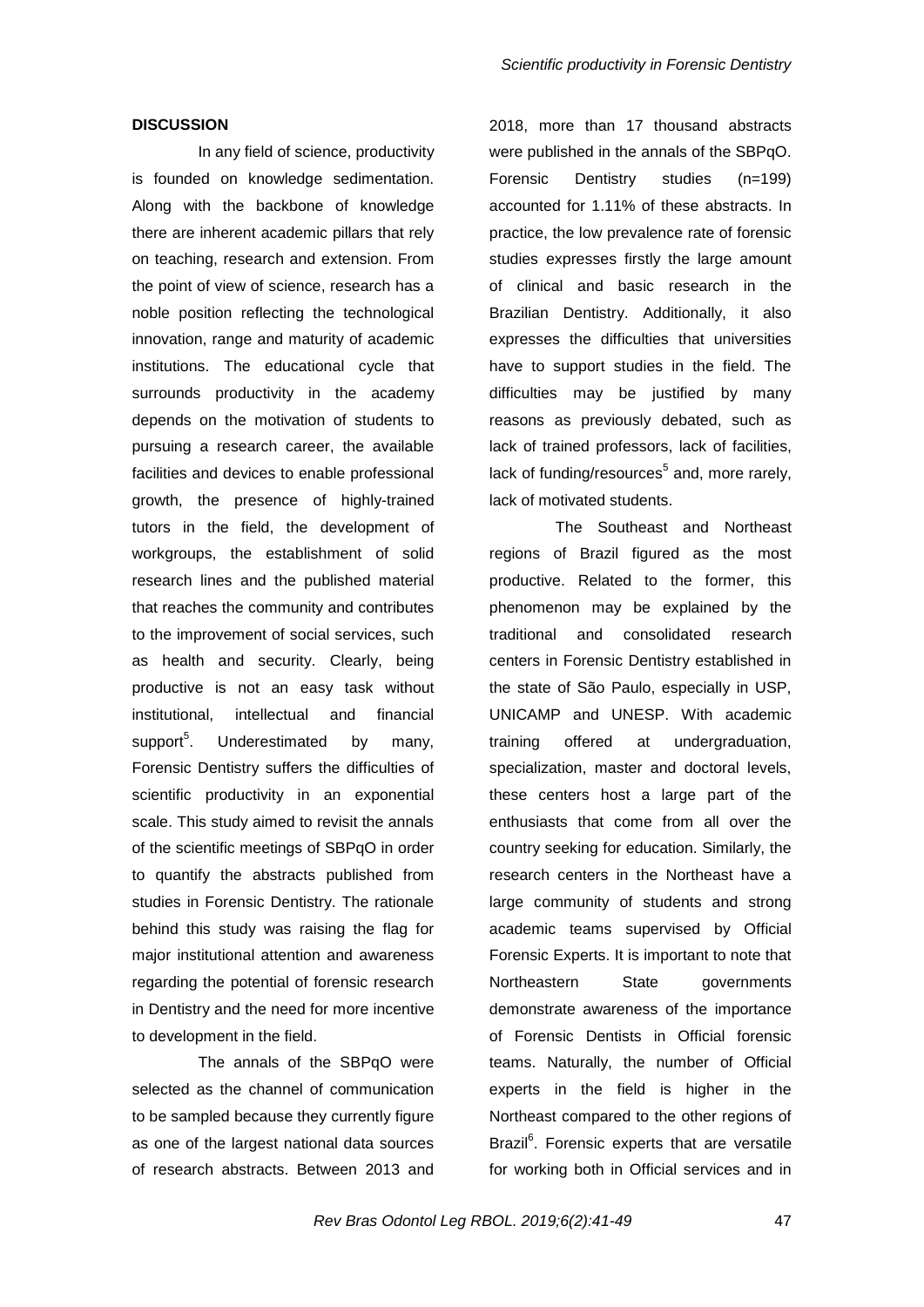the university successfully bridge a gap between practice and academy.

The top14 institutions (out of 43) ranked higher based on productivity were public. More evident discrepancies between the scientific productivity of public and private institutions are observed with the quantified evidence that shows that 88.44% of the abstracts were originally from the public sector. This outcome was, in part, expected because of the contemporary panorama of scientific research in Brazil – in which the public universities figure in leading positions<sup>7</sup>. The States of São Paulo, Paraíba and Goiás had the top5 universities in productivity. Together, these universities represented more than half of the scientific productivity in the country (51.75%) in face of the remaining 38 universities.

A close look at the scientific productivity showed that anthropology emerged as the most research field in Forensic Dentistry – especially when it comes to the investigation of age and sex. Studies in the scope of violence also presented a high prevalence of abstracts. However, it must be noted that "violence" was a conceptual group established for didactic purposes in this study as a pathway for clustering studies in the prevalence, characterization and quantification of firearm wounds and injuries by accidents. As expected, this group was large itself. Interestingly, the next step within this study was assessing potential research lines within the top5 universities ranked based on productivity. USP, UNICAMP and UFPB clearly showed a predilection for anthropological studies, while UEFB showed a strong research line

dedicated to studies related to violence and maxillofacial injuries. UFG revealed a versatile and balanced distribution of abstracts within seven research topics, with slightly stronger predilection for comparative human identification studies. These outcomes indicate that Forensic Dentistry in Brazil has a good communication with other forensic sciences, especially medicine, because anthropological studies often require an interdisciplinary approach. In Brazil there are no undergraduation course exclusively structured in Forensic Anthropology. The prevalence of studies in violence fits properly to the current scenario in Brazil, which is one of the countries with higher rates of violence worldwide<sup>8-10</sup>.

Studies in violence are so pertinent in Brazil that four of them were awarded during the scientific meetings of the SBPqO. This finding is even more expressive considering that all the studies were conducted at UEPB. Other five awards were given to USP (n=3) and UFPB (n=2). These results approach the ending point of this study by showing that despite scarce, the Brazilian productivity in Forensic Dentistry if qualified and eventually recognized and awarded in large-size scientific meetings, such as SBPqO. Incentive to research, technology and science in Forensic Dentistry is urgent need to prospectively promote and guarantee relevant contributions to the society.